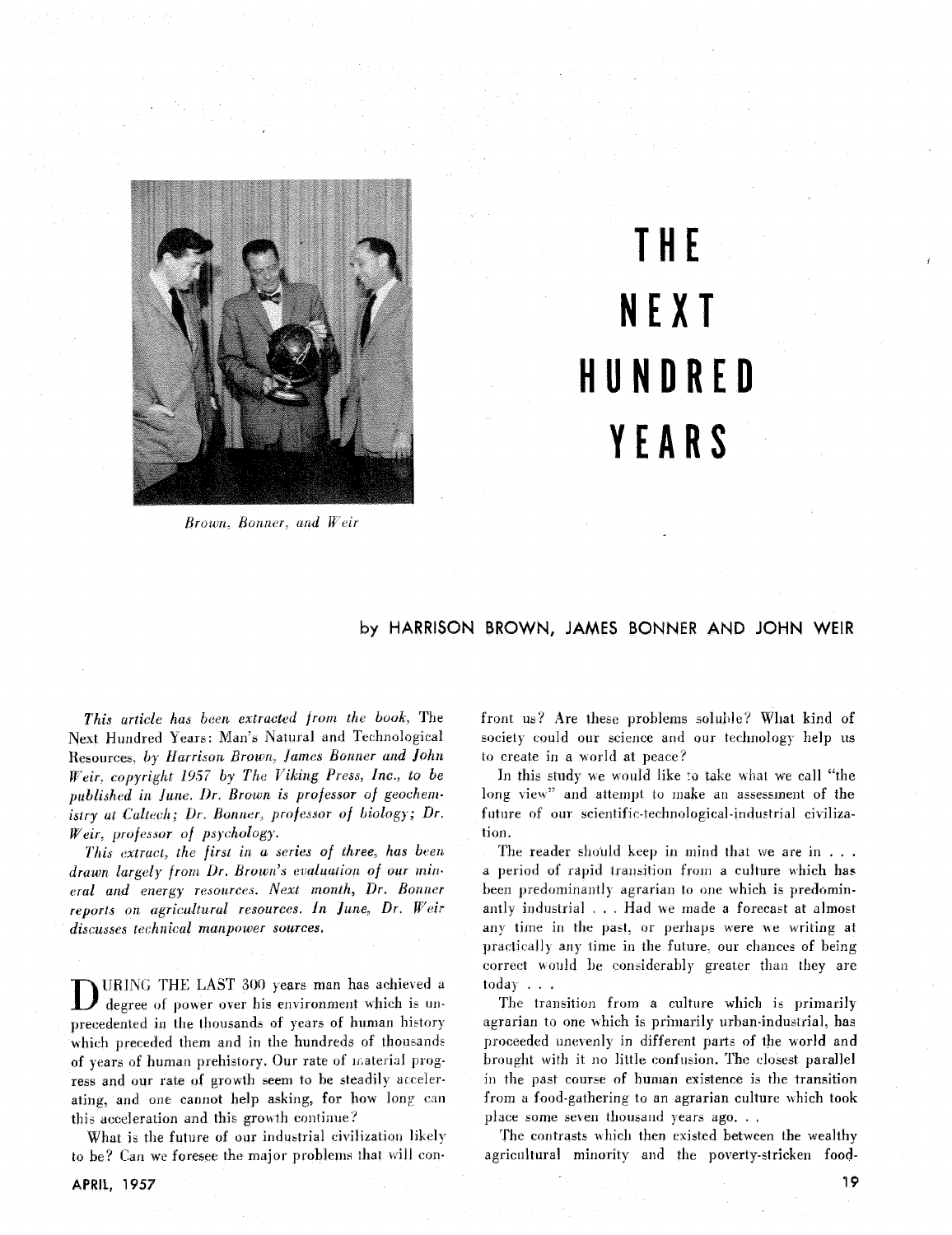gathering majority are paralleled today by the contrasts between the wealthy industrialized minority and the poverty-stricken agricultural majority. Then the techniques of agriculture spread from one region to another, eventually to become world-wide. Today the techniques of industry are spreading from region to region, and it seems likely that, barring a world catastrophe, they too will become world-wide.

The spread of the agricultural revolution reached its eventual limit as the world's arable land became settled. As agriculture requires land, so industry requires huge quantities of raw materials-ores of iron, copper, aluminum, and a variety of other metals; quantities of non-metals such as sulphur, phosphate rock. and water; adequate sources of energy such as coal, petroleum, and water-power. To what degree can we expect the longevity of industrial civilization and the extent to which it spreads to be limited by the availability of these raw materials?

## **Raw materials**

The factors which will determine the future supply of and demand for raw materials are numerous. In attempting to assess them, we can divide the broad question into several component parts. First we must inquire into the increasing per capita demands for raw materials in highly industrialized societies. Within the United States, for example. these have increased steadily during the course of the last century. With each new year more raw materials are required to support an individual within our society than were required the year before. For how long a time can we expect this trend to continue? Is there any foreseeable limit to the per capita requirements for raw materials within a highly industrialized society?

The second factor concerns the rate of spread of industrial civilization. During the course of the last three hundred years we have seen industrialization emerge in Western Europe and jump the Atlantic Ocean to the United States. More recently it has come to dominate Japan and the Soviet Union. Today we hear rumblings of impending industrialization in India, in China, in parts of Africa and in parts of South America. How quickly can we expect this process to take place? How rapidly can we expect the per capita demands for raw material in these at present underdeveloped areas to increase? And as they increase, are there sufficient raw materials in the world to satisfy, in such areas as India and China, demands which approach even remotely those which are now characteristic of the nations of the West?

Third, we must ask how large the population of human beings in the world is likely to become. Knowing the per capita demands for raw materials in the various regions of the world, by how many people must we multiply in order to determine the total drain upon the earth's resources? In order to determine this we must assess the number of people that we can **feed,** 

The fourth factor is concerned with the amounts **of**  raw materials available to man. **IX** hat is a usable raw material? Certainly during the course of the last few decades we have seen our concepts changed drastically. We have seen that as industrialization spreads throughout the world the demands for raw materials will become enormous. and indeed will dwarf existing demands. As demands increase and as the world's high-grade resources are consumed, it will become necessary for us to process materials of lower grade. making our demand for raw materials increase still further as a result of the fact that more equipment, more energy. and more technology will be required for the processing:.

What. if any. are the limits to the grades of ores which can be processed? Is it possible for the trend toward lower-and-lower-grade materials to be continued indefinitely? Or is there some limit of concentration below which processing will become impossible? Since the beginning of the present century the average grade of copper ore in use has dropped to one-sixth the concentration formerly processed-that is, to about 0.8 percent copper. Lan we look toward the possibility of processing ores which contain as little as 0.1 percent. or perhaps as little as 0.01 percent copper?

When we examine this problem from the technological point of view. we see that fundamentally there is no lower limit to the grade of an ore which can be processed . . . If at some future time the average concentration of copper in copper ore were to drop to 0.01 percent. and if there were still an acute need for copper. there would be little question but that the metal could he extracted in high yield. To make this possible, two criteria must. however, be fulfilled. First. a satisfactory process must be developed-which means that scientists and engineers must work on the problem in the laboratory and in the pilot plant and conceive, develop, and test various methods for achieving the desired result. Second, energy must he available for the processing-for the mining and transport of vast quantities of ore. for the manufacture of ihe huge quantities of equipment which must be used in the processing and as a driving force in the process itself.

#### **Potential resources**

If we are given adequate supplies of energy, almost any material in the earth's crust can be looked upon as a potential resource . . . The ultimate resources of energy which are available to man are enormous-and indeed are sufficient to power a highly industrialized world for literally millions of years. This means that, given adequate brainpower, there is little doubt that the trend which has led us to process ores of steadily decreasing grade can continue until we reach the point where we are processing the very rocks of which the earth's crust is made.

If the energy consumptipn of the world were to increase no further, mankind could probably maintain it< present level of productivity for an indefinitely long

ENGINEERING AND **SCIENCE**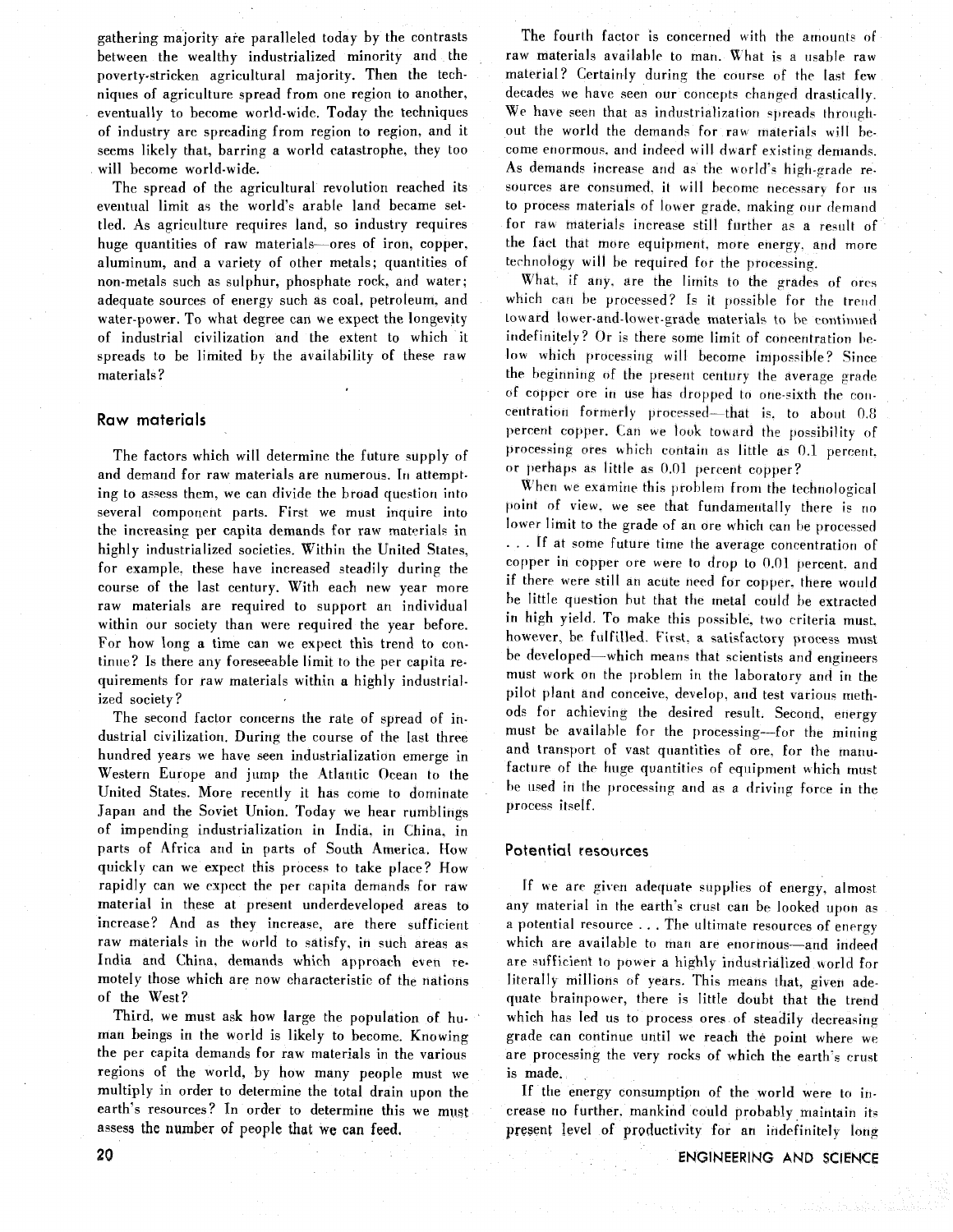period of time- even after resources of fossil fuels had disappeared-simply by developing all potential waterpower resources and by harvesting all the world's forests on a sustained-yield basis. But if rates of energy consumption continue to accelerate, and reach the levels we have seen to be probable, and if these rates are maintained beyond the time when our supplies of petroleum and coal are exhausted, it will be necessary for man to make use of new, less conventional sources of energy.

When we survey the energy sources which are potentially available. we find that forms such as earth heat, winds. and tides can be, at best, of limited usefulness. There are a few localities where such sources are being tapped today, and there are others where they might be tapped economically in the future. But when we assess the total energy output which might eventually he developed economically from such sources it turns out to be very small, compared to eventual world-wide demand.

Indeed, from a long-range point of view it is apparent that we must eventually depend more and more upon solar energy and nuclear energy. We now know that from the technological point of view both of these can be utilized. The question as to which will be most widely used is a question of economics. Which will require the least capital investment per unit of output? Which will have the lowest operating cost? On the basis of what we now know about the technologies of utilizing these two forms of energy it appears that, for the generation of mechanical power and electricity, nuclear energy will probably be less expensive than solar by a considerable margin.

#### **Solar energy**

A number of systems have been devised for transforming solar heat into electricity, but the capital costs per units of capacity have in all cases been extremely high. In hot regions the sun's energy might be used essentially to replace fossil fuels for the heating of water in an electrical generation plant. In order to accomplish this, the sun's rays are captured by special flat-plate collectors. Capital costs might run to \$20,000 per acre; and the resultant power, depending upon the efficiency of the system. might cost several cents per kilowatt-hour. compared with prevailing costs of generating electricity. of a few mills per kilowatt-hour.

We also know that electricity can be generated by allowing the sun's radiation to fall upon semi-conductors. This phenomenon is now being put to good use in the Bell "solar battery," which can be used to generate electricity for a variety of small-scale uses. The largescale use of this method would, however, involve prohibitively high capital costs. Other systems for the direct conversion of solar energy into electricity present the same difficulty.

One of the most efficient and least expensive means of producing mechanical and electrical energy from solar energy is to grow trees in the sun, to harvest the wood. and then to hurn the wood in the firebox of a boiler.

yield per acre by growing cane or sugar beets, and thus obtain alcohol or a variety of combustible gases and liquids which can be used for generating power. But in view of the pressure on the world's agriculture to produce food and the probability that the food shortage will continue for a considerable time in the future, it is unlikely that much potential agricultural land will be diverted to the production of fuels.

Or one can ferment sugar, which can be obtained in high

#### **Power from algae**

An ingenious system has recently been described for the production of power from algae grown in a closed system containing a high concentration of carbon dioxide. The algae are cullured and then fermented in such a way that methane and hydrogen are produced. These gases are burned in a gas turbine or engine which is used to generate electricity. The carbon dioxide which results from the combustion is returned to the algae culture unit. In this way, under ideal conditions, one would have a closed system which would convert between 1 percent and **3** percent of the incident solar energy into electricity. It has been estimated that a system of this general type could be used to produce electricity at a cost of 2.5 to 5 cents per kilowatt hour. and liquid fuels at a cost of about \$150 per ton.

Although it is doubtful that solar energy can compete with nuclear energy for the large-scale generation of power, there are areas \\here it will probably turn out to be very useful on a smaller scale. We have already mentioned the solar battery. Solar water heaters are coming into widespread use in tropical regions. An inexpensive solar cooker has been devised in the National Physical Laboratory in India; this could. if widely used, bring about the savings of substantial quantities of fuel. At the same laboratory a solar pump has been devised which could be used for pumping water on a small scale in isolated regions where fuels are not available.

It is likely that the most important use for solar energy in the future. however. will be tor space heating. We now know that houses can be designed in such a way that requirements for space heating could be met almost entirely by solar energy in populated regions of the world as far north as Boston. The additional capital costs which would be required in house construction do not permit these techniques to be used widely at the present time. But as the prices of conventional fuels increase we will probably approach the time when most building? will be designed to make maximum use of solar heat.

It is now reasonably certain that electricity can eventually be produced from nuclear energy at costs which are less than 1 cent (10 rnills) per killowatt-hour. How much lower than **I0** mills the cost can become, and how rapidly, are matters for conjecture. At the International Conference on the Peaceful Uses of Atomic Energy, which was held in Geneva in 1955. estimates as low as 4 mills per kilowatt-hour were given. Forecasts of the eventual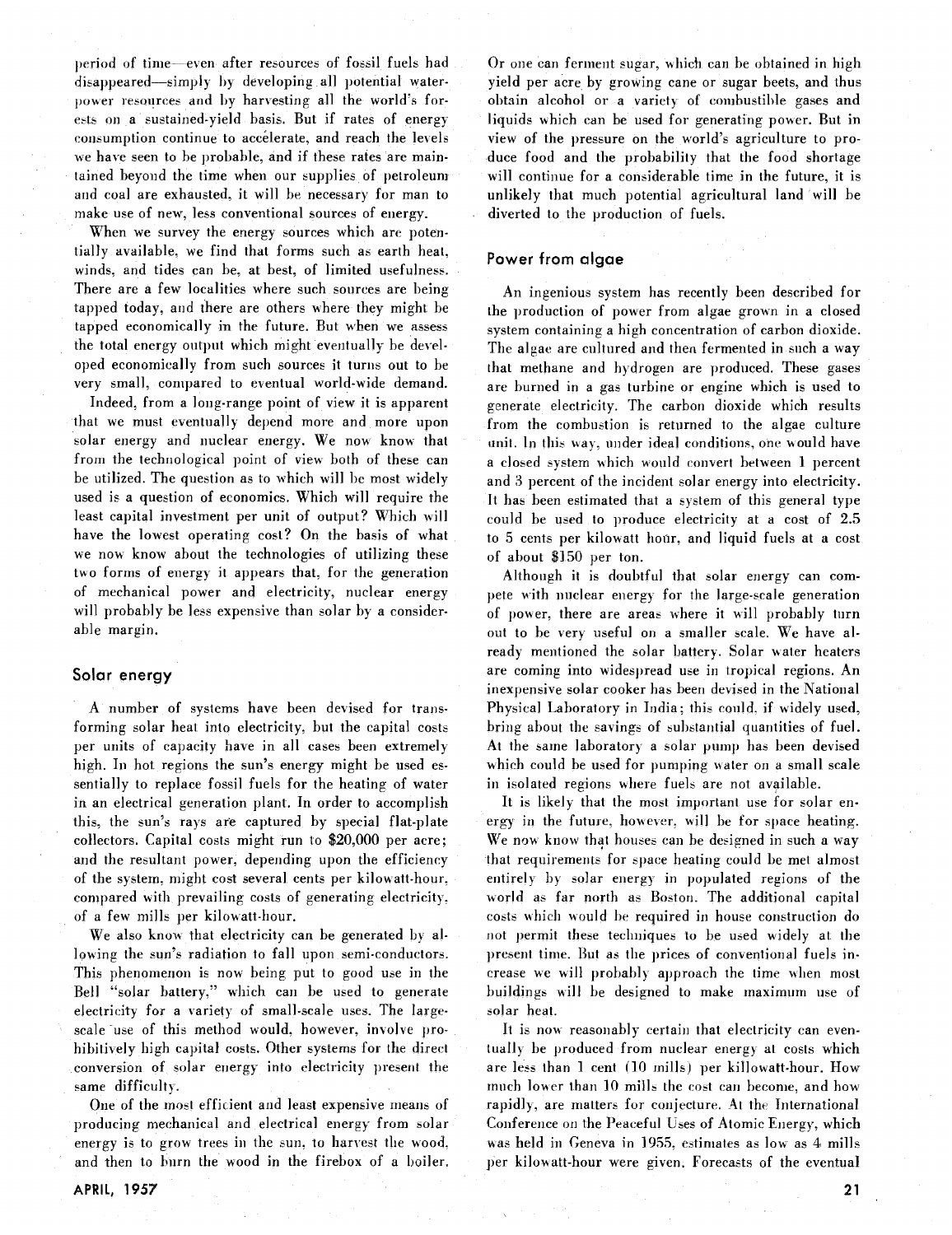nuclear-power-generating costs in the United States range from 4 to somewhat over 6 mills per kilowatt-hour. Sapir and Van Hyning. in their study on the outlook for nuclear power in Japan, have reviewed the evidence and made the reasonable assumption that we might have available 10-mill nuclear power by the mid-1960s, 7 mill power by the mid-1970s, with the cost gradually approaching 5 mills per kilowatt-hour. These estimates can be compared with generating costs of between 6 and **7** mills per killowatt-hour for new coal-fired units in the United States and about 18 mills for similar plants in Japan.

## **Nuclear electricity**

It is likely, then, that nuclear electricity will compete with that generated from coal in the not too distant future. And it seems clear that this competition will take place unevenly throughout the world.

On a per capita basis the United States has the largest coal reserves in the world, with the result that we are not likely to encounter a fuel shortage for many decades. Our coal seams, however. are not uniformly distributed through the nation, and fuel costs increase as one moves away from the available supply. A number of areas which are far removed from coal fields-for example. southern California-are at present able to generate power at reasonable prices from petroleum or natural gas. There are other areas, however. where both coal and petroleum are expensive and where power costs are. as a result, considerably higher than the national average. It is in these areas that nuclear power might be expected to play its first major role in the United States.

If, as seems quite possible, we pass through a peak of domestic petroleum production by about 1970, nuclear power may well become important in those areas, such as the Far West, which lack coal but which at present have ready access to adequate supplies of petroleum or natural gas. After 1970 or 1975 the domestic importance of nuclear power may well increase rather rapidly. If, as seems possible, we pass through the peak of world petroleum production in about 1990, demand for coal will increase sharply and nuclear energy will probably be able to compete economically on a fairly broad front. But the production costs of coal in the United States are so low that it seems likely that it will remain our major fuel for a very long time.

The situation in the greater part of the world differs considerably from that in the United States. largely because of the substantial differences in fuel costs which prevail. In the United States we are able to generate steam electric power at coal costs which average about \$6 per ton. In Western Europe, by contrast, the cost ranges from \$13 to \$20 per ton. Coal averages about \$20 per ton in the United Kingdom. Western Europe is paying \$20 per ton at the dock for large quantities of American coal. When we take into account the fact that **more** than 50 percent of the cost **of** generating

electricity can be fuel cost, we can realize that nuclear electricity can probably compete with coal-generated electricity in other parts of the world long before it is competitive on a really broad base in the United States. When we couple the fuel cost differential with two additional factors, the differences between the situation in the United States and that in other countries becomes even more dramatic. The first consideration is that of foreign exchange. Those regions of the world which must look forward to continued heavy imports of fossil fuels, and which face balance-of-payment difficulties, may well prefer to generate nuclear power. even when it is more expensive than power generated from conventional sources, if by so doing they minimize the drain upon their domestic financial resources.

The second major factor involves the striving on the part of most nations for economic self-sufficiency. Supplies of petroleum are uncertain. A very large fraction of the world's potential oil reserves are in the Middle East. where they are sensitive to the status of international relationships. Many nations will prefer an assured supply of nuclear power at relatively high but decreasing prices to less expensive but uncertain supplies of crude oil at prices which are destined to continue increasing.

The Soviet Union appears to be a rather special case with respect to nuclear-energy needs. Although she has vast coal resources, most of the coal lies in Siberia, while in the European part of the country there is a fuel shortage. Each year, apparently, nearly 15 million tons of coal are shipped from Karaganda and Kazakhstan to European Russia-a distance of some 1500 to 2000 miles. This is one of the reasons the Soviet Government has stressed the importance of the industrialization of Siberia. And it is one of the reasons it has announced the establishment of a program to build five new nuclear-electric plants in Moscow, Leningrad, and the Urals.

## **Nuclear energy and the United States**

It seems clear that nuclear energy can play a major role in many regions of the world-particularly in Europe, South America, Southeast Asia, and Japan-just as soon as reactors are developed capable of producing power at costs of 10 mills per kilowatt-hour, or less. It is ironical that the United States, possessor of what is probably the world's most highly developed nuclear technology. has at the moment the least need for nucleai power, except for specialized military purposes. And the prospects are that, while our need will grow, it will grow considerably more slowly than will the needs of many other nations.

On the basis of the preceding discussion, let us now map out a possible hut reasonable pattern of world energy consumption for the next century. Barring a world catastrophe, and assuming that industrialization will spread throughout the world. that population will continue to grow, and that we shall have adequate brain-

## ENGINEERING AND SCIENCE